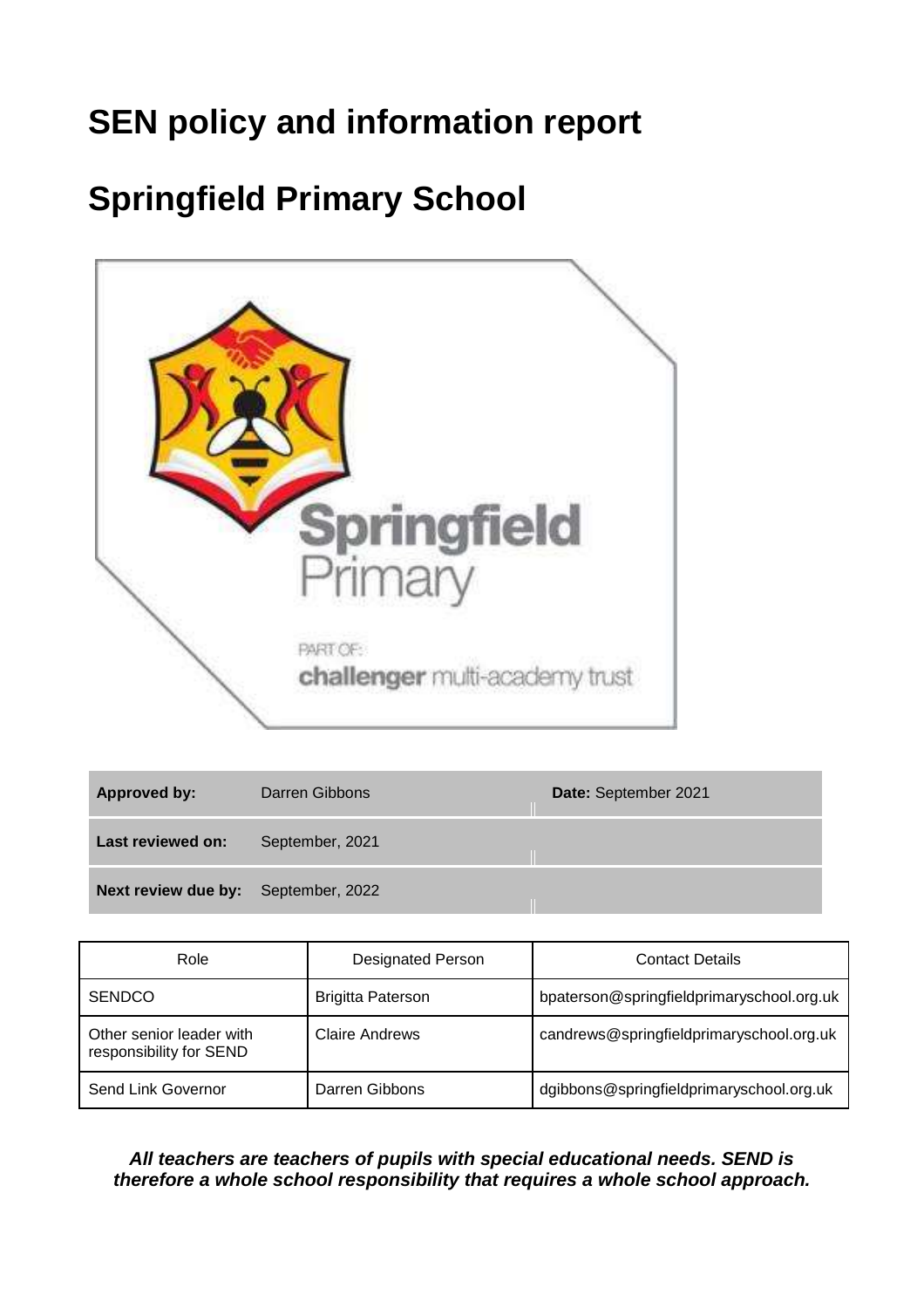# **Contents**

# **1. Aims**

# **1.1 Our SEN policy and information report aims to:**

Set out how our school will support and make provision for pupils with special educational needs (SEN)

Explain the roles and responsibilities of everyone involved in providing for pupils with SEN

Our vision for children and young people with SEND is the same as for all our children; We aim to offer our pupils rich and exciting learning opportunities that will nurture them to achieve and develop, and inspire them to do their very best. We want our children to leave us as confident and respectful young people, equipped with the knowledge and skills they need to empower their futures. We believe in tailoring our curriculum to suit the individual learner.

### **1.2 We work towards the following principles:**

To ensure SEND is a whole school responsibility requiring a whole school response.

To identify, as early and accurately as possible, any pupils with additional needs and make appropriate provision in accordance with the SEND Code of Practice.

To ensure all pupils receive a broad, balanced and relevant curriculum.

To build partnerships between home and school and ensure children and their parents are treated with respect and have their views taken into account.

To liaise with other members of staff, governors and appropriate outside agencies in order to meet pupils' needs effectively.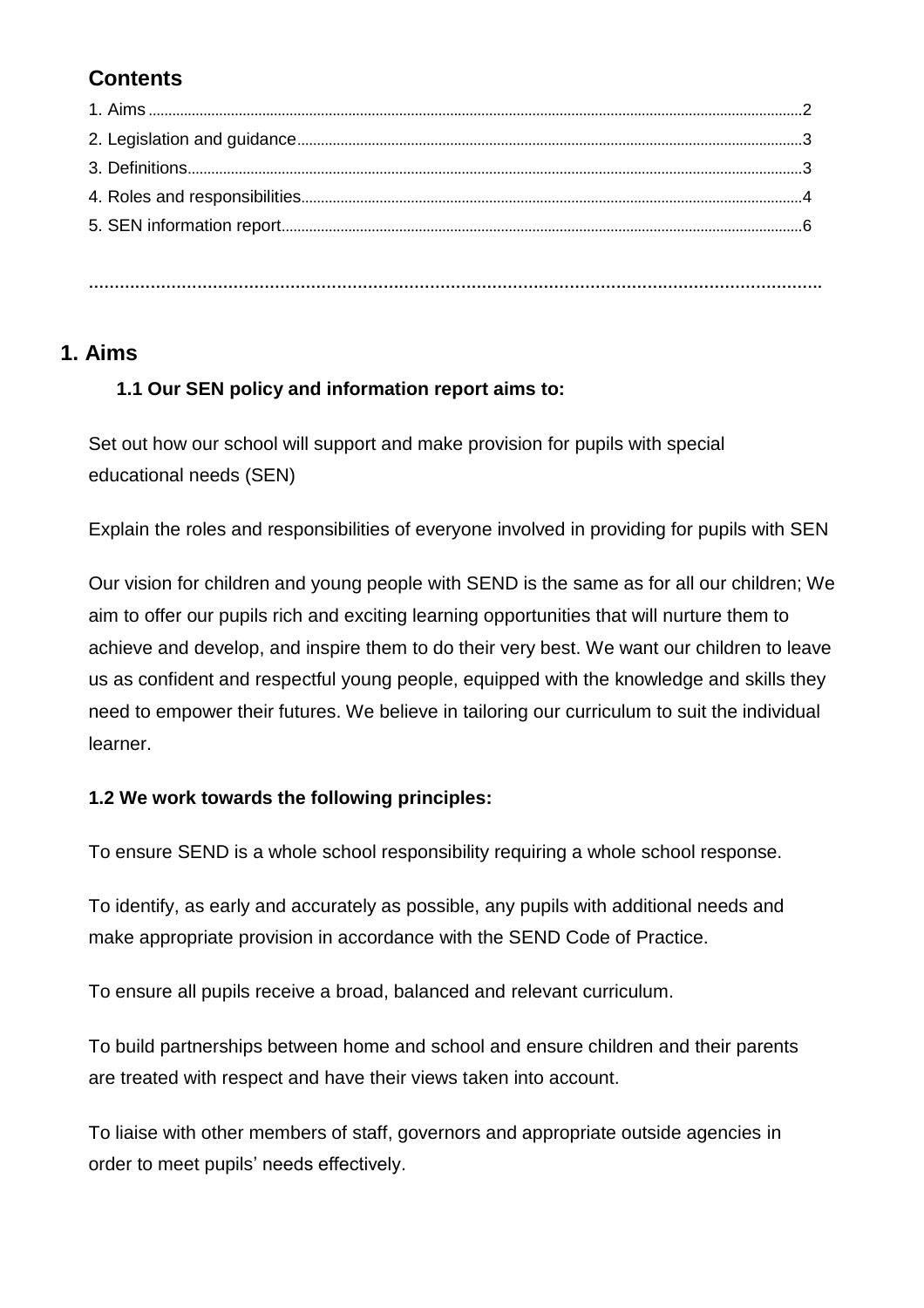To provide quality support and advice for all staff working with pupils with SEND.

To ensure that children with SEND are admitted into the school in accordance with the whole school admissions policy.

# **2. Legislation and guidance**

This policy and information report is based on the statutory [Special Educational](https://www.gov.uk/government/uploads/system/uploads/attachment_data/file/398815/SEND_Code_of_Practice_January_2015.pdf)  [Needs](https://www.gov.uk/government/uploads/system/uploads/attachment_data/file/398815/SEND_Code_of_Practice_January_2015.pdf) [and Disability \(SEND\) Code of Practice](https://www.gov.uk/government/uploads/system/uploads/attachment_data/file/398815/SEND_Code_of_Practice_January_2015.pdf) and the following legislation:

[Part 3 of the Children and Families Act 2014, w](http://www.legislation.gov.uk/ukpga/2014/6/part/3)hich sets out schools' responsibilities for pupils with SEN and disabilities.

[The Special Educational Needs and Disability Regulations 2014, w](http://www.legislation.gov.uk/uksi/2014/1530/contents/made)hich set out schools' responsibilities for education, health and care (EHC) plans, SEN coordinators (SENDCOs) and the SEN information report.

This policy also complies with our funding agreement and articles of association.

# **3. Definitions**

A pupil has SEN if they have a learning difficulty or disability which calls for special educational provision to be made for them.

### **They have a learning difficulty or disability if they have:**

A significantly greater difficulty in learning than the majority of others of the same age, or

A disability which prevents or hinders them from making use of facilities of a kind generally provided for others of the same age in mainstream schools

Special educational provision is educational or training provision that is additional to, or different from, that made generally for other children or young people of the same age by mainstream schools.

**There are four key areas of Special Educational Needs outlined in the SEND Code of Practice:**

**Cognition and Learning** – e.g. moderate learning difficulties and specific learning difficulties such as dyslexia and dyscalculia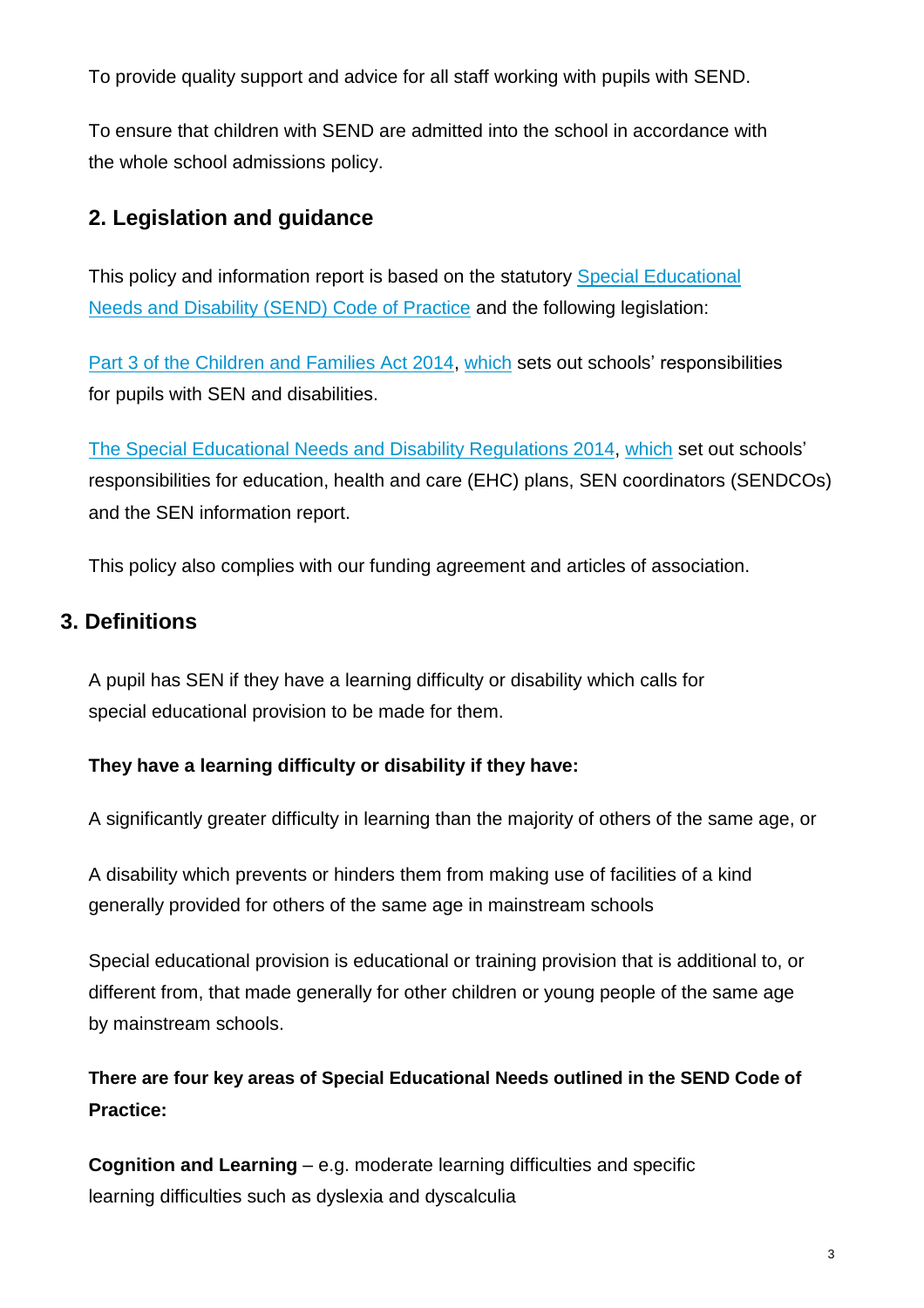**Communication and Interaction** – e.g. speech and language needs and autism

**Sensory and Physical** – e.g. physical disability, visual and hearing impairment

**Social, Emotional and Mental Health** - e.g. attachment difficulties, attention deficit hyperactivity disorder, eating disorders.

# **4. Roles and responsibilities**

# **4.1 The SENDCO**

The SENDCO is Brigitta Paterson

She will:

Work with the headteacher and SEND governor to determine the strategic development of the SEND policy and provision in the school in order to raise achievement and attainment of children and young people with SEND.

Have day-to-day responsibility for the operation of this SEN policy and the co-ordination of specific provision made to support individual pupils with SEN, including those who have EHC plans.

Provide professional guidance to colleagues and work with staff, parents, and other agencies to ensure that pupils with SEN receive appropriate support and high quality teaching.

Advise on the graduated approach to providing SEN support.

Advise on the deployment of the school's delegated budget and other resources to meet pupils' needs effectively.

Be the point of contact for external agencies, especially the local authority and its support services.

Liaise with potential next providers of education to ensure pupils and their parents are informed about options and a smooth transition is planned.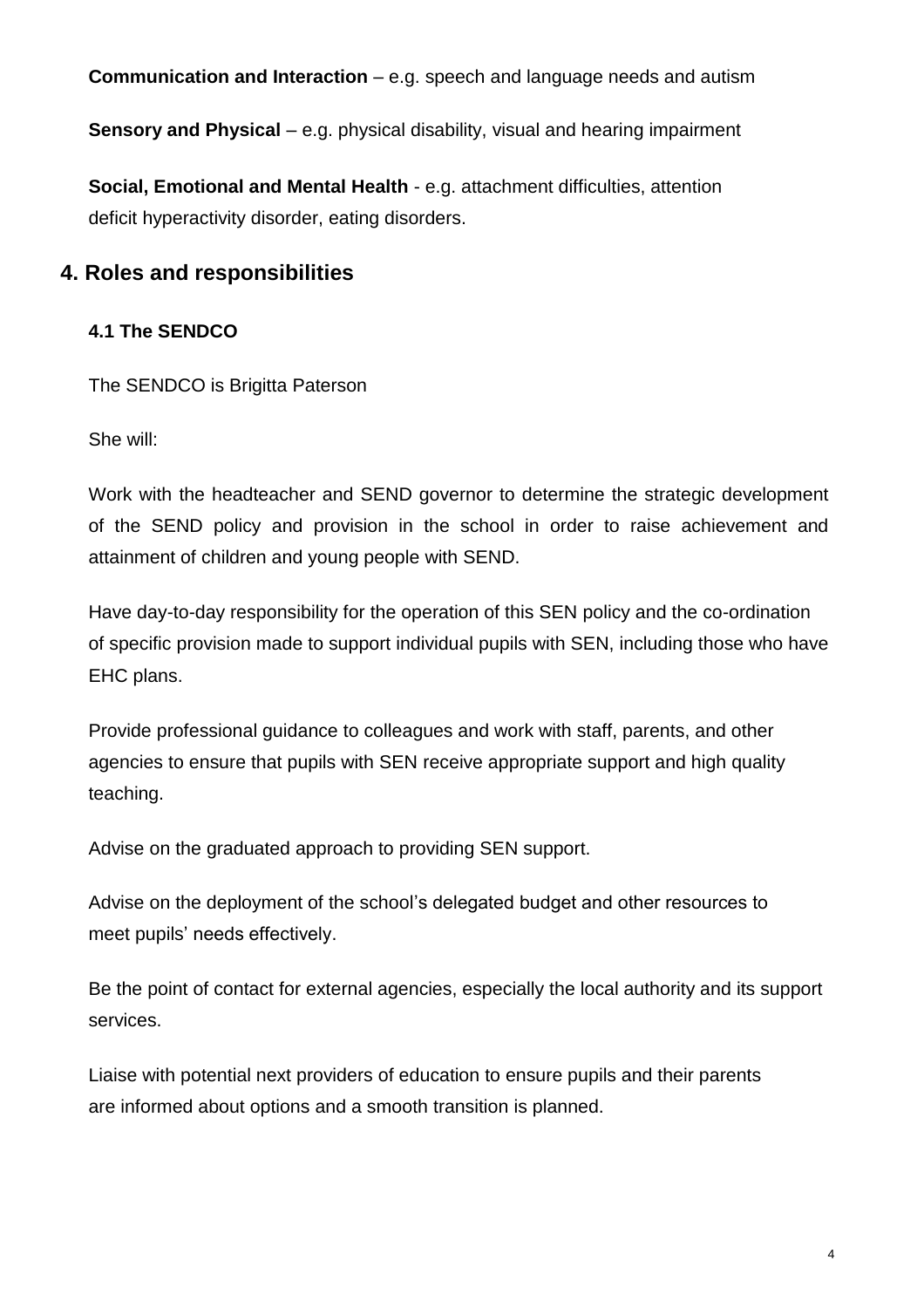Work with the headteacher and governing board to ensure that the school meets its responsibilities under the Equality Act 2010 with regard to reasonable adjustments and access arrangements.

Ensure the school keeps the records of all pupils with SEN up to date.

Monitor the effectiveness of any special educational provision made and where necessary secure relevant services provision

Ensure that, where the pupil transfers to another school or educational institution, information on provision and SEND files are shared with the appropriate authority or the proprietor of that school or institution.

Preparing and reviewing information required by law to be published in relation to special educational needs provision.

# **4.2 The SEND governor**

The SEND governor will:

Help to raise awareness of SEND issues at governing board meetings.

Monitor the quality and effectiveness of SEND and disability provision within the school and update the governing board on this.

Work with the headteacher and SENDCo to determine the strategic development of the SEND policy and provision in the school.

Help to review the school's policy and provision for pupils with SEND.

Assure the governing body that the school website publishes the Local offer.

### **4.3 The headteacher**

### **The headteacher will:**

Work with the SENDCO and SEND Governor to determine the strategic development of the SEN policy and provision in the school.

Have overall responsibility for the provision and progress of learners with SEND and/or a disability.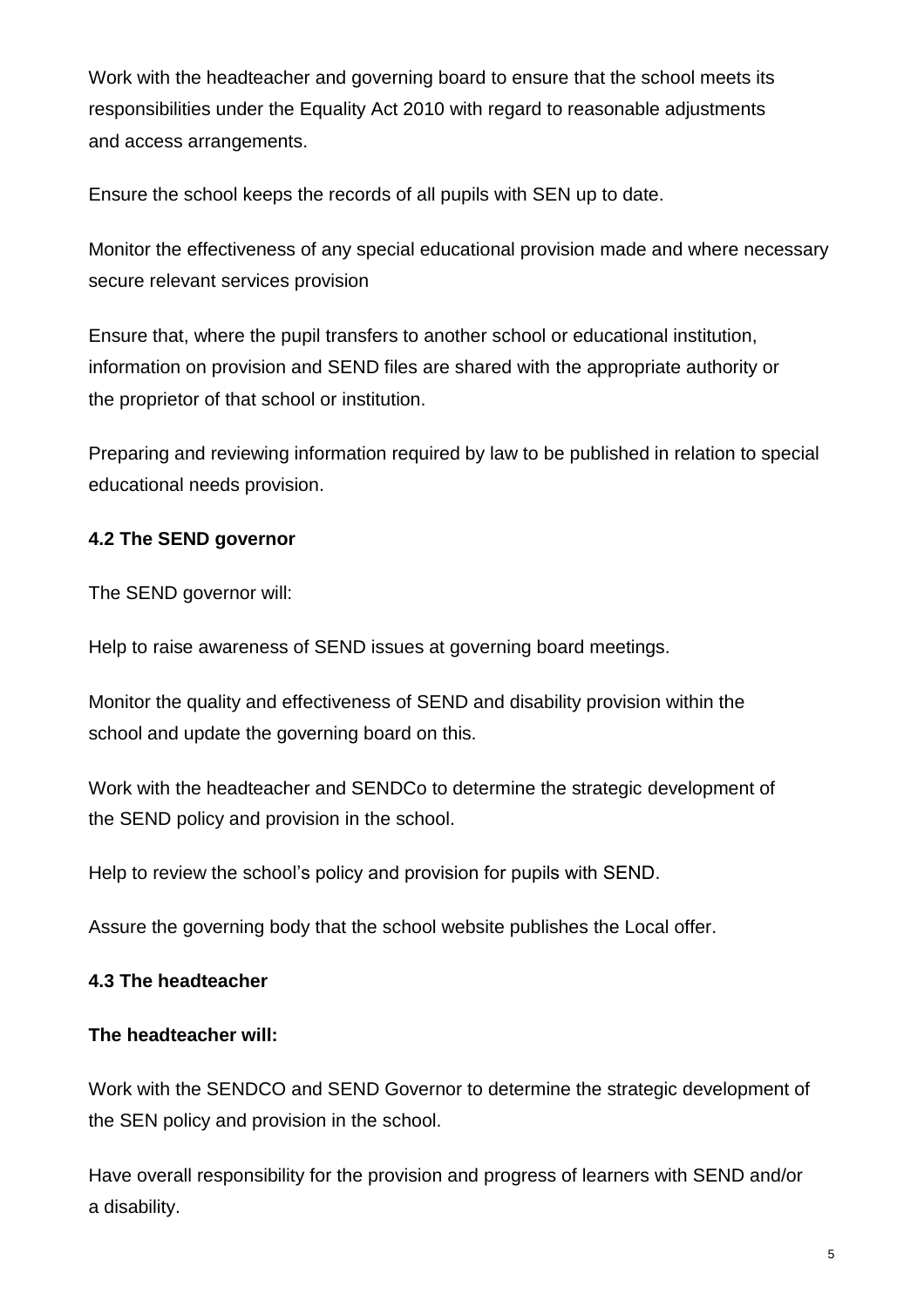## **4.4 Class teachers**

## **Each class teacher is responsible for:**

The progress and development of every pupil in their class, including those with SEND.

Working closely with any additional adults and specialist staff to assess, plan, do and review support and intervention for each pupil with SEND in their class.

Working with the SENDCO to review each pupil's progress and development and decide on any changes to provision.

Set high academic and behavioural expectations for all pupils in, including SEND pupils and support them in achieving them.

Ensuring they follow this SEN policy.

# **5. SEN information report**

## **5.1 The kinds of SEN that are provided for**

# **Our school currently provides additional and/or different provision for a range of needs, including:**

Communication and interaction, for example, autistic spectrum disorder, Asperger's Syndrome, speech and language difficulties.

Cognition and learning, for example, dyslexia, dyspraxia.

Social, emotional and mental health difficulties, for example, attention deficit hyperactivity disorder (ADHD).

Sensory and/or physical needs, for example, visual impairments, hearing impairments, processing difficulties, epilepsy.

Moderate/severe/profound and multiple learning difficulties.

# **5.2 Identifying pupils with SEN and assessing their needs**

**We will assess each pupil's current skills and levels of attainment on entry, which will build on previous settings and Key Stages, where appropriate. Class teachers**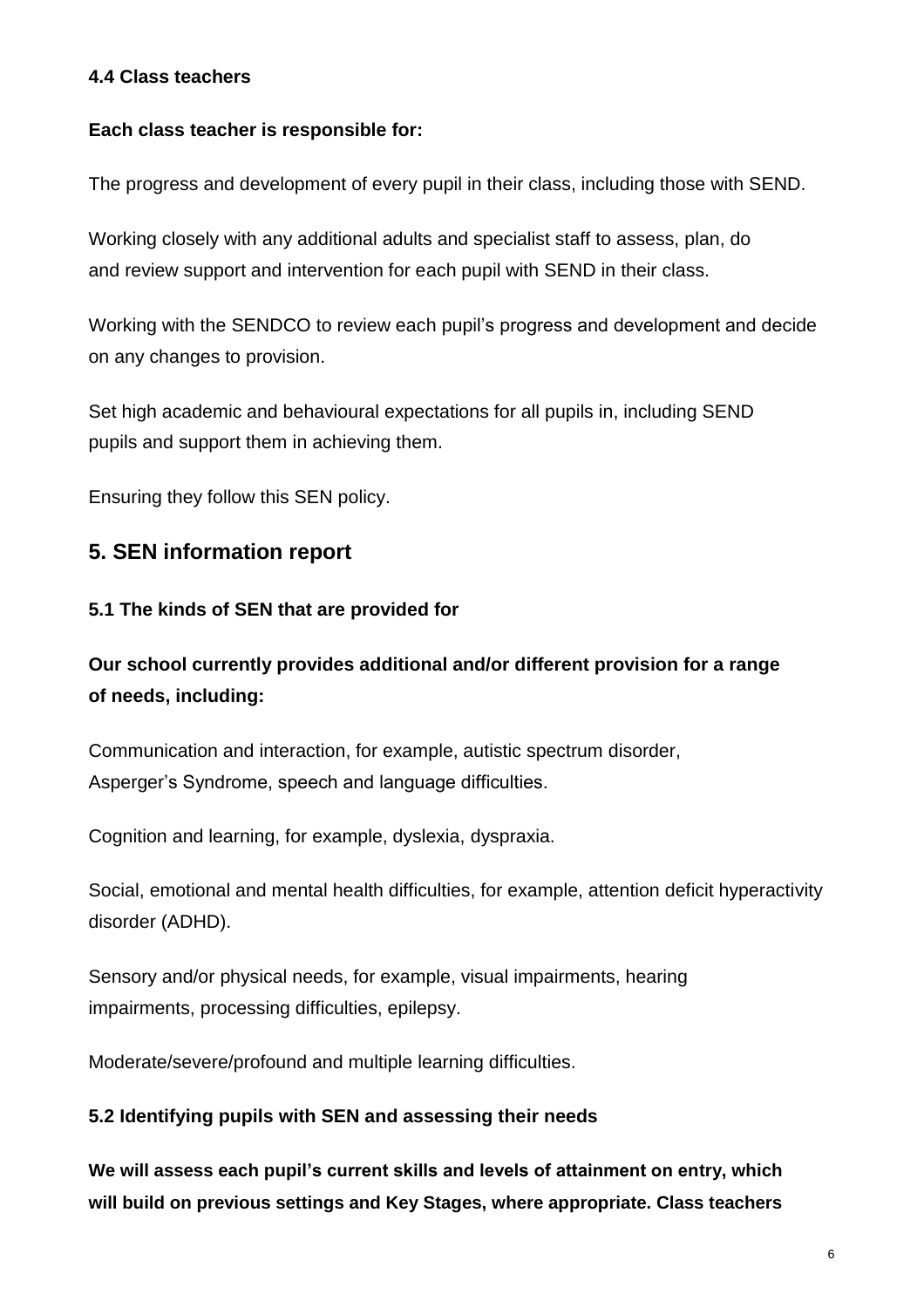# **will make regular assessments of progress for all pupils and identify those whose progress:**

Is significantly slower than that of their peers starting from the same baseline.

Fails to match or better the child's previous rate of progress.

Fails to close the attainment gap between the child and their peers.

Widens the attainment gap.

This may include progress in areas other than attainment, for example, social needs.

Slow progress and low attainment will not automatically mean a pupil is recorded as having SEN.

When deciding whether special educational provision is required, we will start with the desired outcomes, including the expected progress and attainment, and the views and the wishes of the pupil and their parents. We will use this to determine the support that is needed and whether we can provide it by adapting our core offer, or whether something different or additional is needed.

### **5.3 Consulting and involving pupils and parents**

We will have an early discussion with the pupil and their parents when identifying whether they need special educational provision. These conversations will make sure that:

Everyone develops a good understanding of the pupil's areas of strength and difficulty

We take into account the parents' concerns and involve them and their children in in each individuals learning journey.

All staff, parents and children understands the agreed outcomes sought for the child.

Everyone is clear on what the next steps are.

Parents of SEND children are invited to a half termly coffee morning to meet with other professionals who can offer advice and support.

Notes of these early discussions will be added to the pupil's record and given to their parents.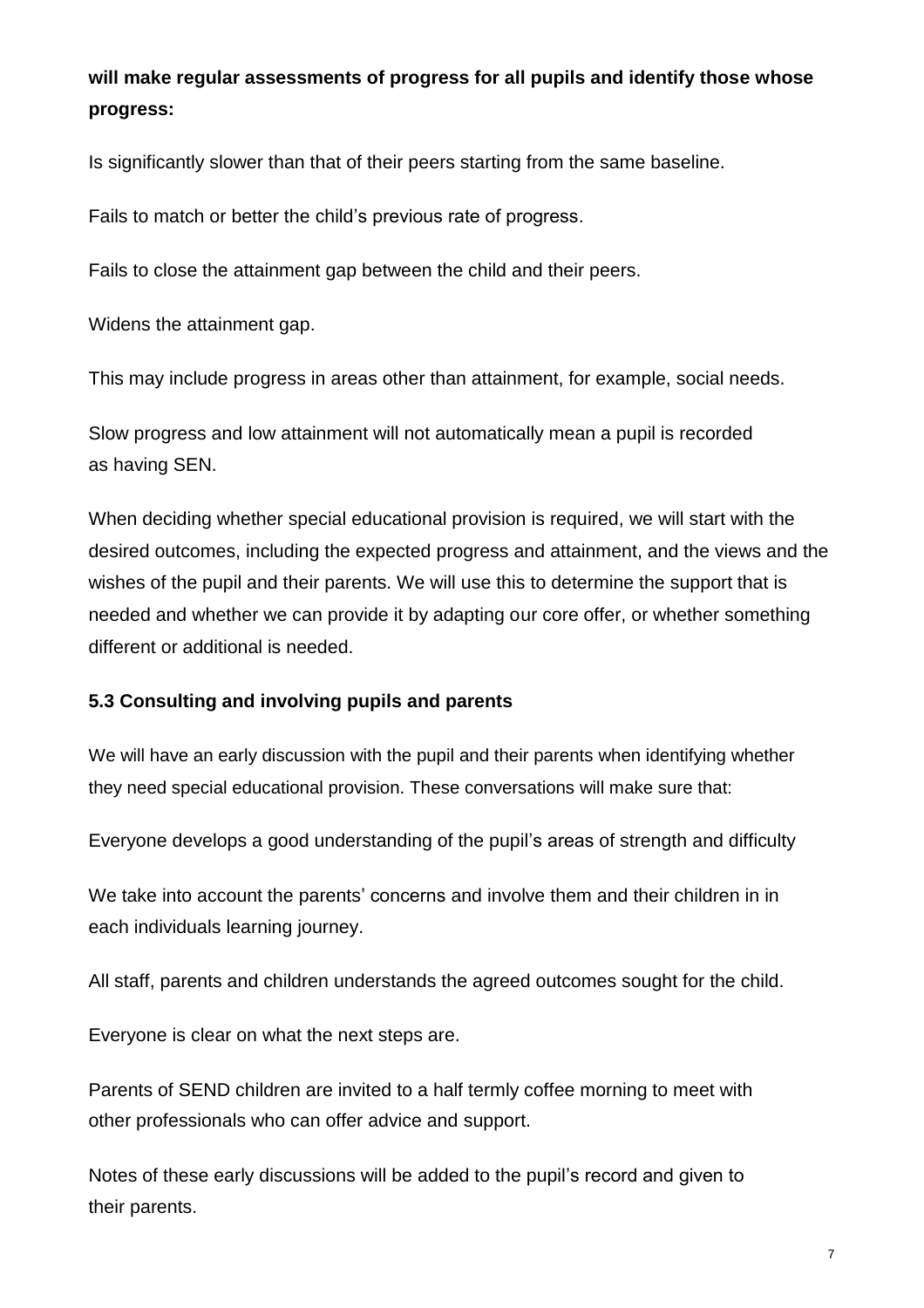We will formally notify parents when it is decided that a pupil will receive SEN support.

# **5.4 Assessing and reviewing pupils' progress towards outcomes**

We will follow the graduated approach and the four-part cycle of **assess, plan, do, review**.

The class or subject teacher will work with the SENDCO to carry out a clear analysis of the pupil's needs using the school's iceberg model. This will draw on:

The teacher's assessment and experience of the pupil.

Their previous progress and attainment and behavior.

Other teachers' assessments, where relevant.

The individual's development in comparison to their peers and national data.

The views and experience of parents.

The pupil's own views.

Advice from external support services, if relevant.

The assessment will be reviewed regularly.

All teachers and support staff who work with the pupil will be made aware of their needs, the outcomes sought, the support provided, and any teaching strategies or approaches that are required. We will regularly review the effectiveness of the support and interventions and their impact on the pupil's progress.

# **5.5 Supporting pupils moving between phases and preparing for adulthood**

We will share information with the school, college, or other setting the pupil is moving to. We will agree with parents and pupils which information will be shared as part of this.

All children will experience time in their new class, school or setting prior to their official start date.

Children will receive a social story about their new setting so that they are able to become familiar with staff and a different environment (when appropriate-teacher discretion.)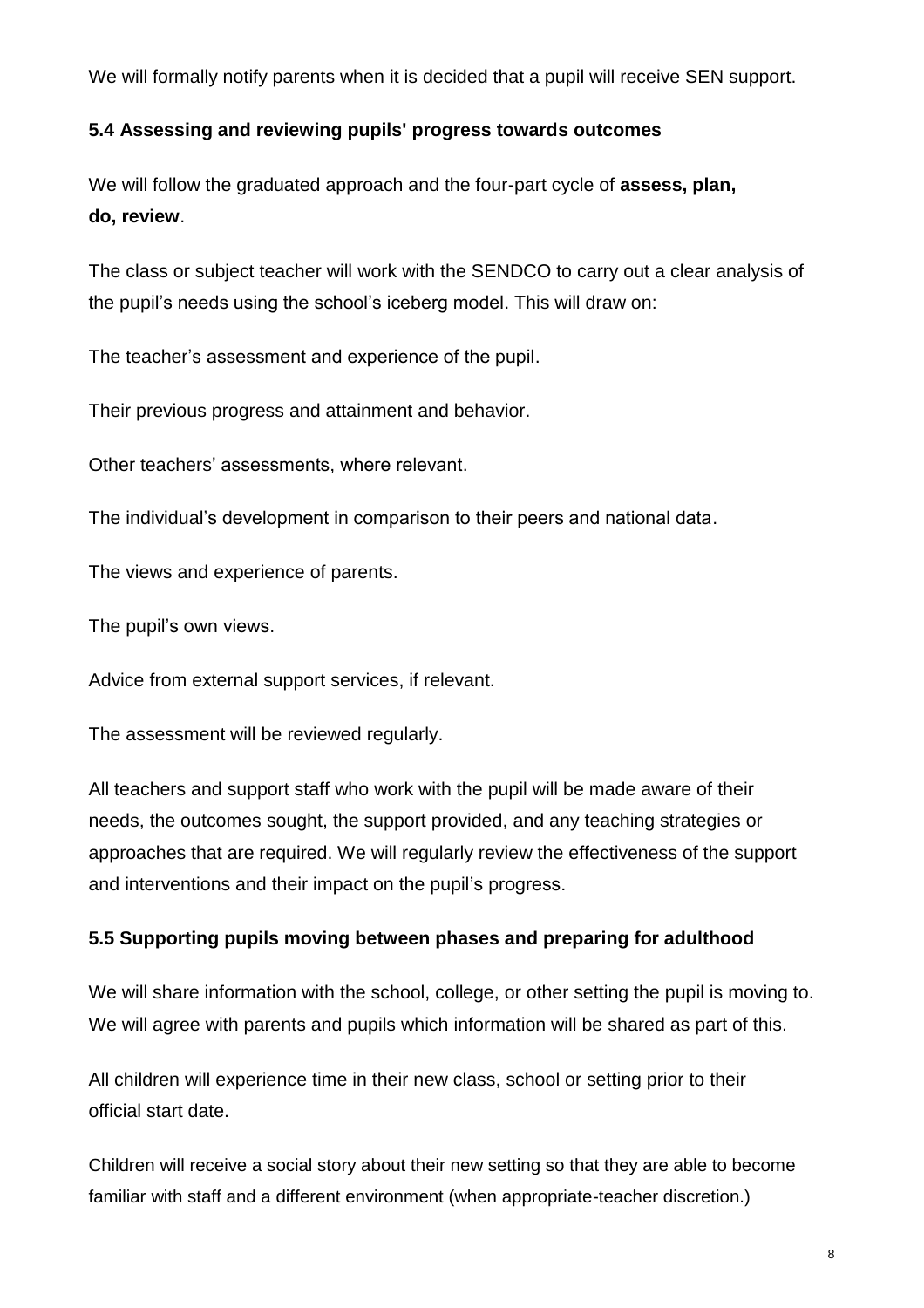## **5.6 Our approach to teaching pupils with SEN**

Teachers are responsible and accountable for the progress and development of all the pupils in their class.

High quality teaching is our first step in responding to pupils who have SEN. This will be adapted for individual pupils.

## **We will also provide the following interventions:**

#### Phonics catch-up

Reading Fluency intervention Maths skills/catch-up Fine motor strategies/activities Drawing for Talking Lift off to Language- (EYFS/EAL language programme.) Lego club (Communication and social interaction.) Handwriting groups Rainbow Road Intervention

Toe by Toe (Spelling dyslexia programme)

The Gap Bedfordshire (Jess van de Hoech) providing therapy and trauma treatment<https://www.thegapbedfordshire.co.uk/>

Spirit Forge, who develop '**Mind, Body and Spirit**' approach which draws upon techniques from Philosophy, Japanese Martial Arts, Hip Hop and Emotional Freedom Technique with selected children- <https://thespiritforge.com/about-1>

### **5.7 Adaptations to the curriculum and learning environment**

### **We make the following adaptations to ensure all pupils' needs are met:**

Adapting our curriculum to ensure all pupils are able to access it, for example, by grouping, 1:1 work, teaching style, content of the lesson and resources.

Adapting our resources and staffing.

Using recommended aids, such as laptops, coloured overlays, visual timetables, larger font, steps, sensory boxes, now and next boards, I am working towards boards, 5 point scales.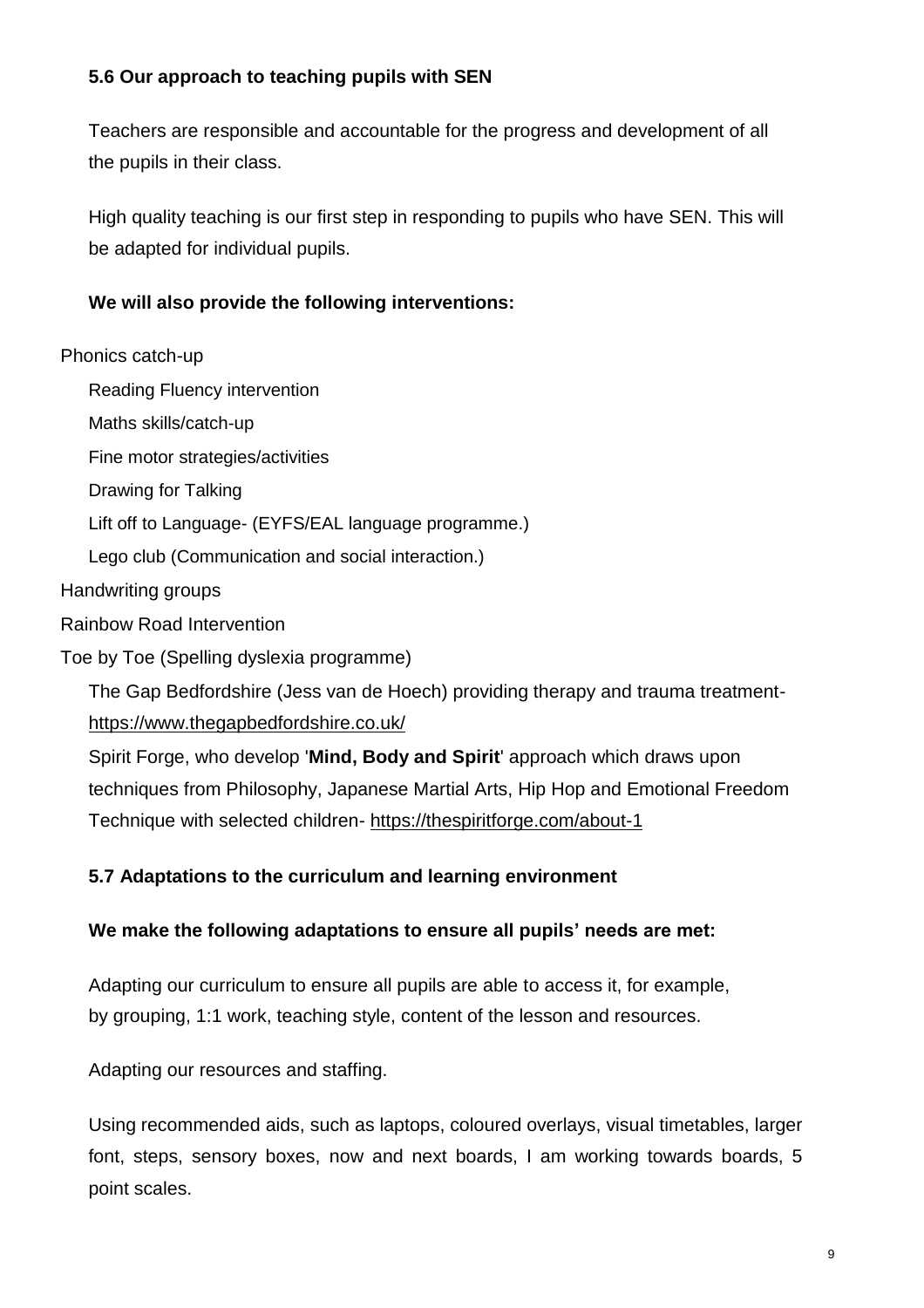Adapting our teaching, for example, giving longer processing times, pre-teaching of key vocabulary, reading instructions aloud.

## **5.8 Additional support for learning**

**We have a number teaching assistants and an intervention who are trained to deliver interventions such as:**

Toe by Toe

Drawing and Talking

Rainbow Road

Lego Therapy

Teaching assistants will support pupils when the teacher deems it appropriate for their learning. Teaching assistants will support pupils in small groups when the teacher feels a more focused group approach is necessary

We work with the following agencies to provide support for pupils with SEN:

Occupational Health Hearing Impairment team SALT Educational Psychologist Early Help team Child development Centre Advisory teachers team- early support Social worker (when appropriate)

We make the following adaptations to ensure all pupils' needs are met:

Adapting our curriculum to ensure all pupils are able to access it, for example, by grouping, 1:1 work, teaching style, content of the lesson and resources.

Adapting our resources and staffing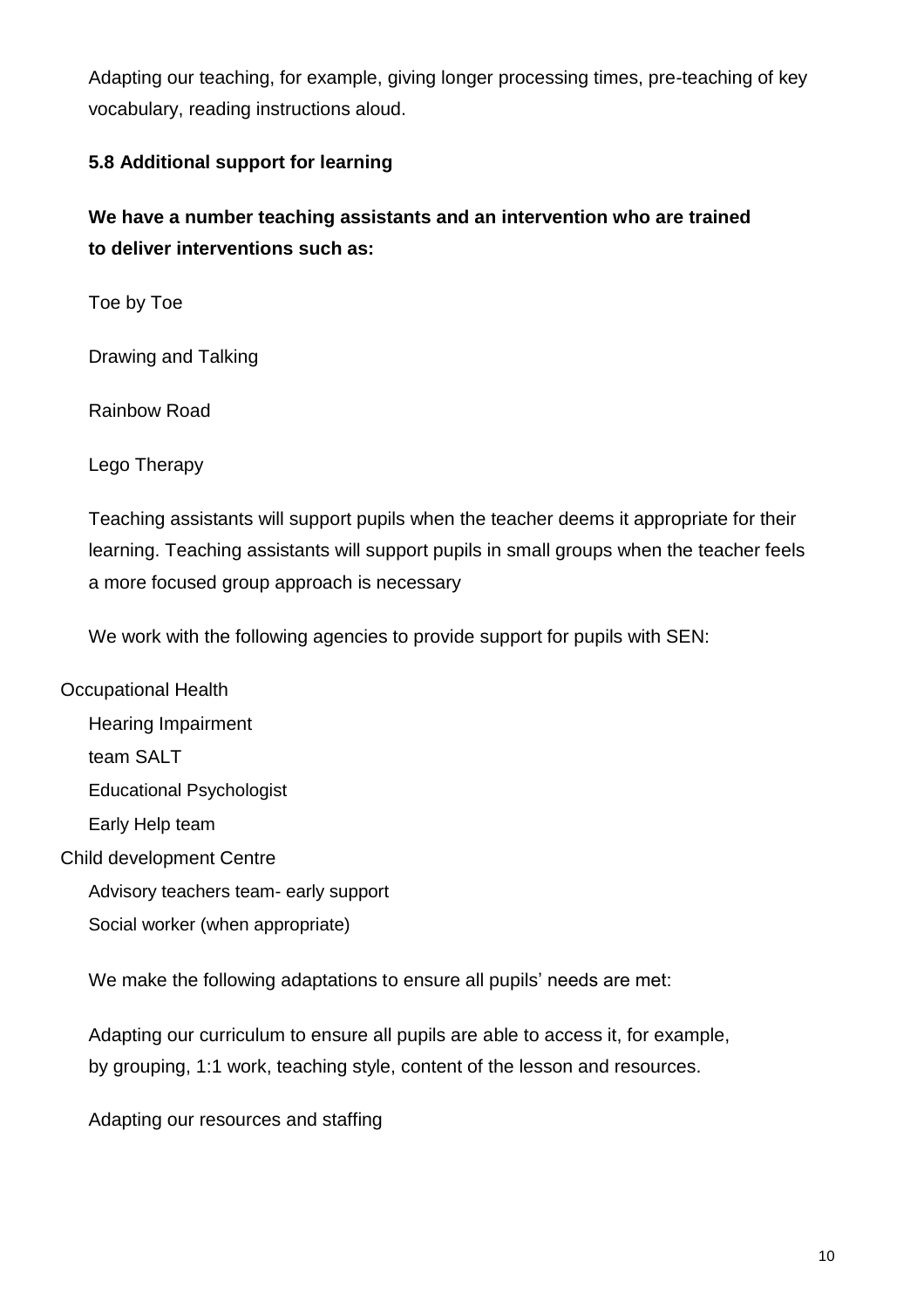Using recommended aids, such as laptops, coloured overlays, visual timetables, larger font, steps, sensory boxes, now and next boards, I am working towards boards, 5 point scales.

Adapting our teaching, for example, giving longer processing times, pre-teaching of key vocabulary, reading instructions aloud.

## **5.9 Expertise and training of staff**

Our SENDCO has 10 years' experience in a teaching role, working with children in Years 1, 5 and Foundation Stage. She has acted as SEND assistant previously and her other roles have included the Designated teacher and Mental Health and Wellbeing lead. She is currently undertaking the National award for SEND with the Eastern Partnership. She is allocated 5 days a week to manage SEN provision.

Our SEN team consists of the SENDco, an intervention teacher and a higher level teaching assistant (HLTA) who are trained to deliver SEN provision.

In the last academic year our Early Years and Year 1 staff have been trained to use the Gina Davis *Tap, tap box and the Attention bucket.*

All staff have attended training led by our Trauma councilor Jess Van de Hoech.

In school training for teaching staff has included how to implement and write SMART targets using a new IEP format as part of schools graduated response.

The SENDCo has attended Bedford Borough training including;

IPSEA (24.09.19)

SENDCO training day-including the writing of Educational Healthcare Plan Applications and the writing of Educational advice (26.09.19)

Reading Fluency Intervention training (17.01.20)

Autism in the classroom (24.02.20).

The SENDCo is also taking part in the Bedford Borough led WHOLE School SEND project working in a triad of SENDCos from other borough schools to share and ensure best practice. This is an ongoing programme which a coaching model.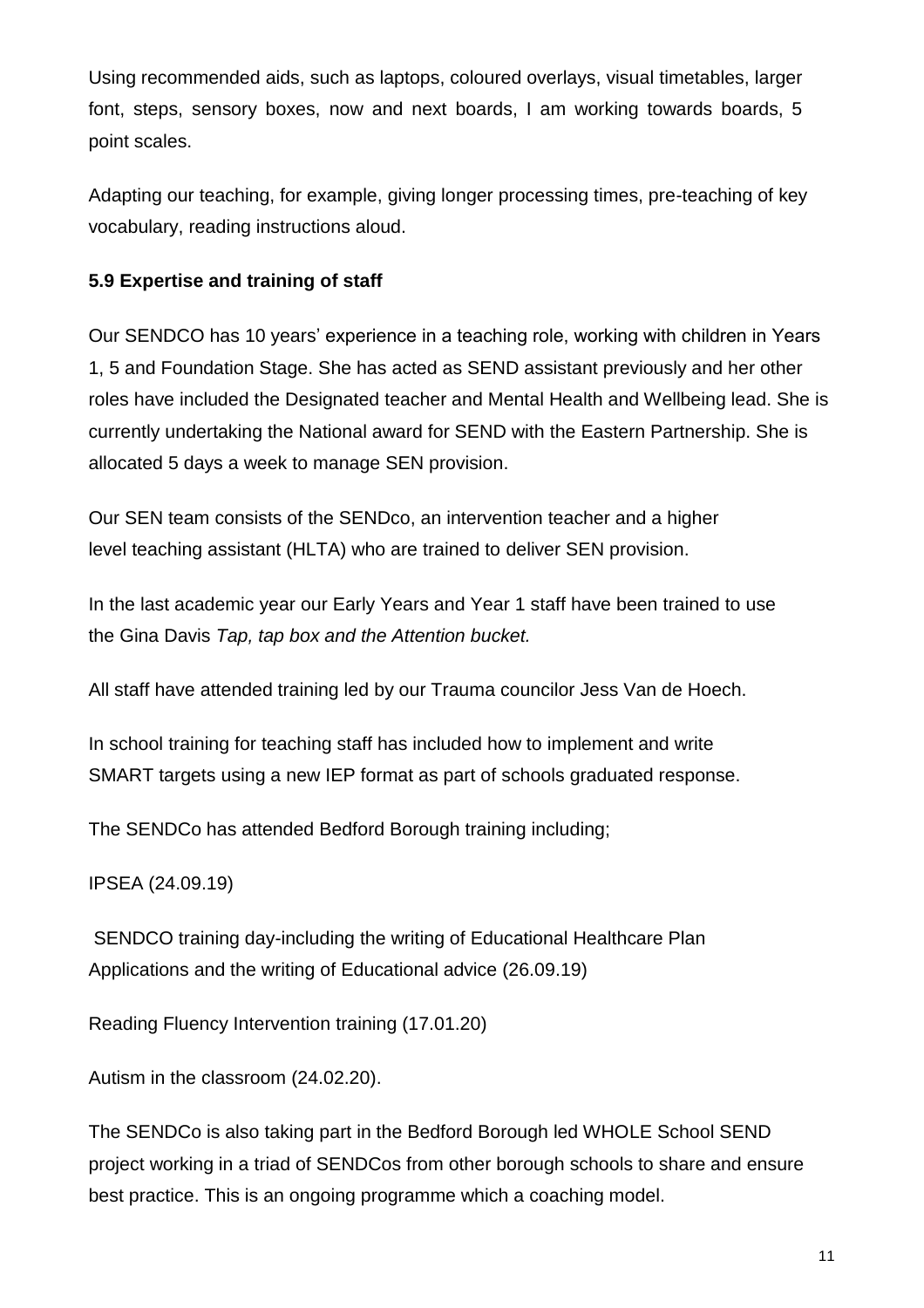We use specialist staff for Trauma Therapy, which is offered on Fridays by The Gap Bedfordshire (Jess van de Hoech) providing therapy and trauma treatment<https://www.thegapbedfordshire.co.uk/> .We work with Spirit Forge, who develop '**Mind, Body and Spirit**' approach which draws upon techniques from Philosophy, Japanese Martial Arts, Hip Hop and Emotional Freedom Technique with selected children[-https://thespiritforge.com/about-1](https://thespiritforge.com/about-1)

We have players from the MK Dons who join us weekly and spend time working with Year 4 children to develop Maths and Literacy skills, whilst also providing inspirational football tips that follow the learning.

# **5.10 Securing equipment and facilities**

We monitor our children's learning an act in a timely manner if we feel they need additional equipment so they are able to access the curriculum and school environment. Teachers are able to request equipment using their knowledge of the children's needs in their class. We also seek advice from the occupational health team, the hearing impairment team, SALT (Speech and Language Team.) and other advisory teams at the CDC (Children's Development Clinic) who are able to advise us further. Orders are made by the SENDco and agreed by the Headteacher.

### **5.11 Evaluating the effectiveness of SEN provision**

We evaluate the effectiveness of provision for pupils with SEN by:

Reviewing pupils' individual progress towards their goals each half term.

Reviewing the impact of interventions after 12 weeks. We use a graduated response process to do this and teachers know that targets can be altered/changed before the review time is reached so children make maximum progress.

Using pupil questionnaires.

Monitoring by the SENDCO.

Using provision maps to measure progress.

Holding annual reviews for pupils with EHC plans.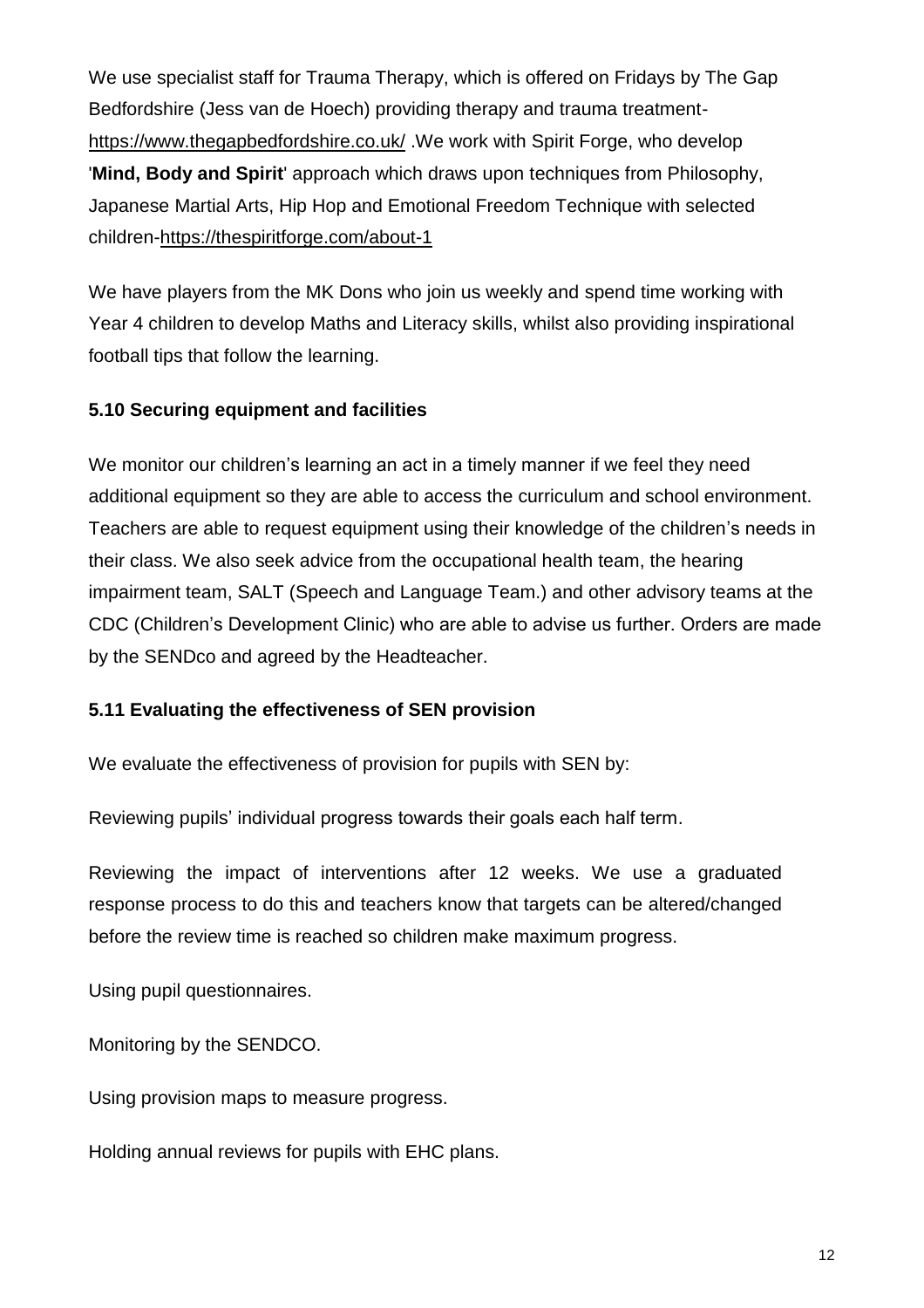# **5.12 Enabling pupils with SEN to engage in activities available to those in the school who do not have SEN**

All of our extra-curricular activities and school visits are available to all our pupils, including our before-and after-school clubs. All staff and governors are committed to working together to provide a safe, nurturing and inclusive learning environment to ensure every pupil is part of the school community, whatever their ability or need. We make reasonable adjustments wherever necessary so that

All pupils are encouraged to take part in sports day and school plays etc.

No pupil is ever excluded from taking part in these activities because of their SEN or disability.

The school has a thorough transition policy for both within school transition and upon moving to another setting.

As children change year groups, all children meet their new teachers and have small sessions with them in the summer term prior to the change-over.

The SENDCo highlights all children with SEN, and the adjustments that need to be made from the start for a smooth transition to all staff involved. Extra sessions for the child to meet and greet new staff and visit new classrooms are offered.

If support has to be changed year on year, thorough transition meetings occur.

For children transitioning to a new school, or the next stage of education, or onto a specialised provision for their needs; consultations are held with parents/carers, teaching and specialist staff, in how we can best meet the academic, emotional, medical and social needs of the child. The SENDCO offers opportunities for the child and parent to have supported visits to the new setting.

SENDCOs from both settings will meet or have contact via telephone or email to ensure all information is sent and received, and strategies or advice are consistently applied.

The SENDCo supports parents in the transition from Springfield to secondary school by attending a choice of settings with the parent to help ensure their child is in the best provision for their particular needs.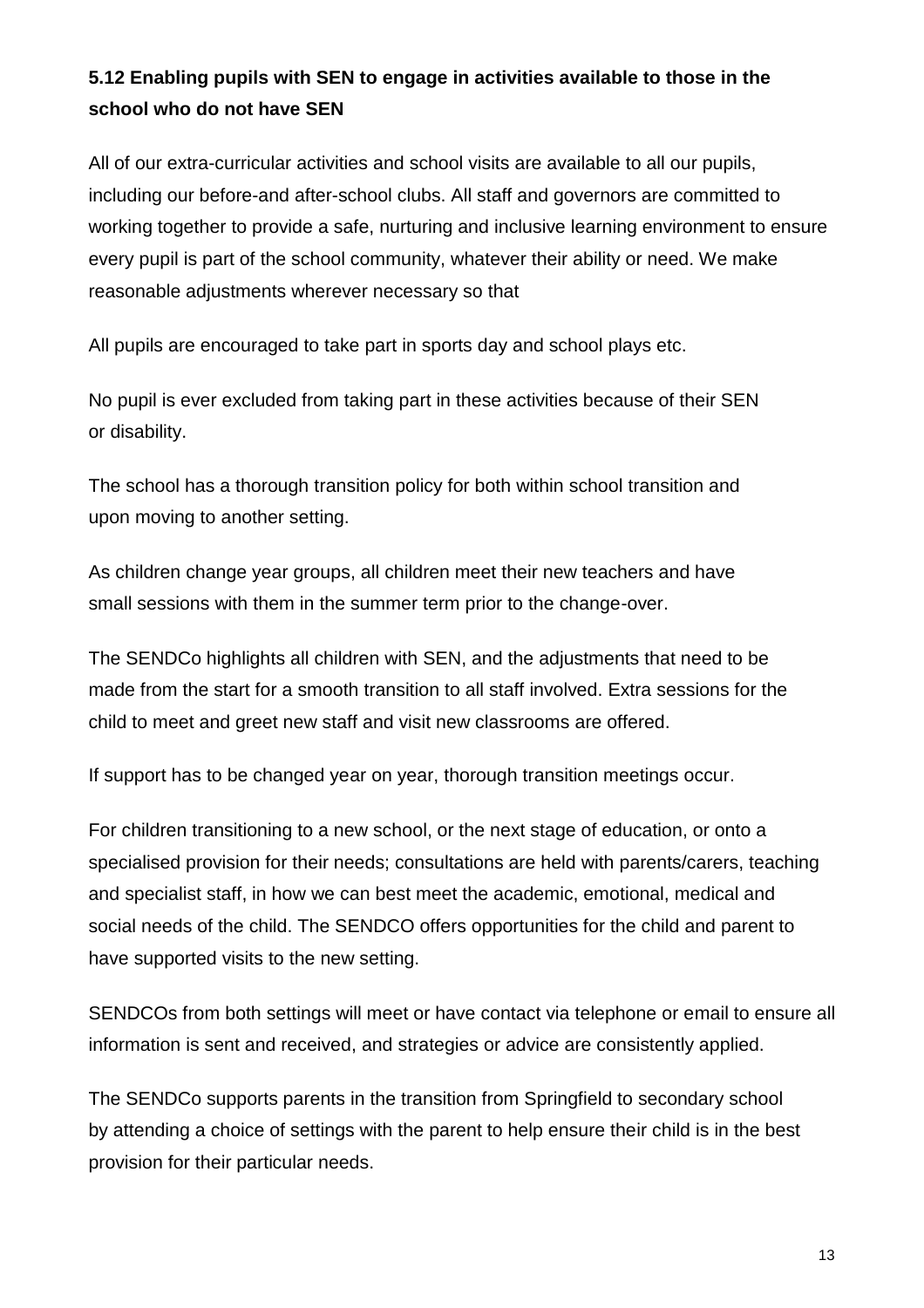## **5.13 Supporting Pupils at School with Medical Conditions**

The school recognises that pupils at school with medical conditions should be properly supported so that they have full access to education, including school trips and physical education. Some children with medical conditions may be disabled and where this is the case the school will comply with its duties under the Equality Act 2010.

Some may also have an Education, Health and Care (EHC) plan which brings together health and social care needs, as well as their special educational provision and the SEND Code of Practice (2014) is followed.

For more information on the arrangements in school to support pupils with medical conditions, please see our Medical conditions Policy. This policy has examples of how we support pupils with visual or hearing impairments for example, and the reasonable adjustments and changes to the physical environment that we put in place.

Pupils who have an Education Health and Care Plan are required to be admitted to the school which is named on the plan, even if the school is full. Pupils identified for admission through the fair Access Protocol will also be admitted even if the school is full.

Springfield Primary School is committed to providing an environment that enables full curriculum access that values and includes all pupils, staff, parents and visitors regardless of their education, physical, sensory, social, spiritual, emotional and cultural needs. We are committed to taking positive action in the spirit of the Equality Act 2010 with regard to disability and to developing a culture of inclusion, support and awareness within the school.

The majority of the school is spread over one level with wide entrances that provide clear access. Where the school is split over 2 levels access is addressed in the Accessibility Plan. You can find our Accessibility Plan on the school's website on our SEND page. Where necessary we adapt our environment to meet the needs of our disabled children seeking guidance and advice from the relevant teams; we are able to provide stearner aids, special steps and act early when a child moves year groups to ensure their needs are met. We are able to provide coloured over lays, visual time tables, communication, books and weighted blankets. By making adjustments we are able to ensure that all the children at Springfield are able to access our curriculum.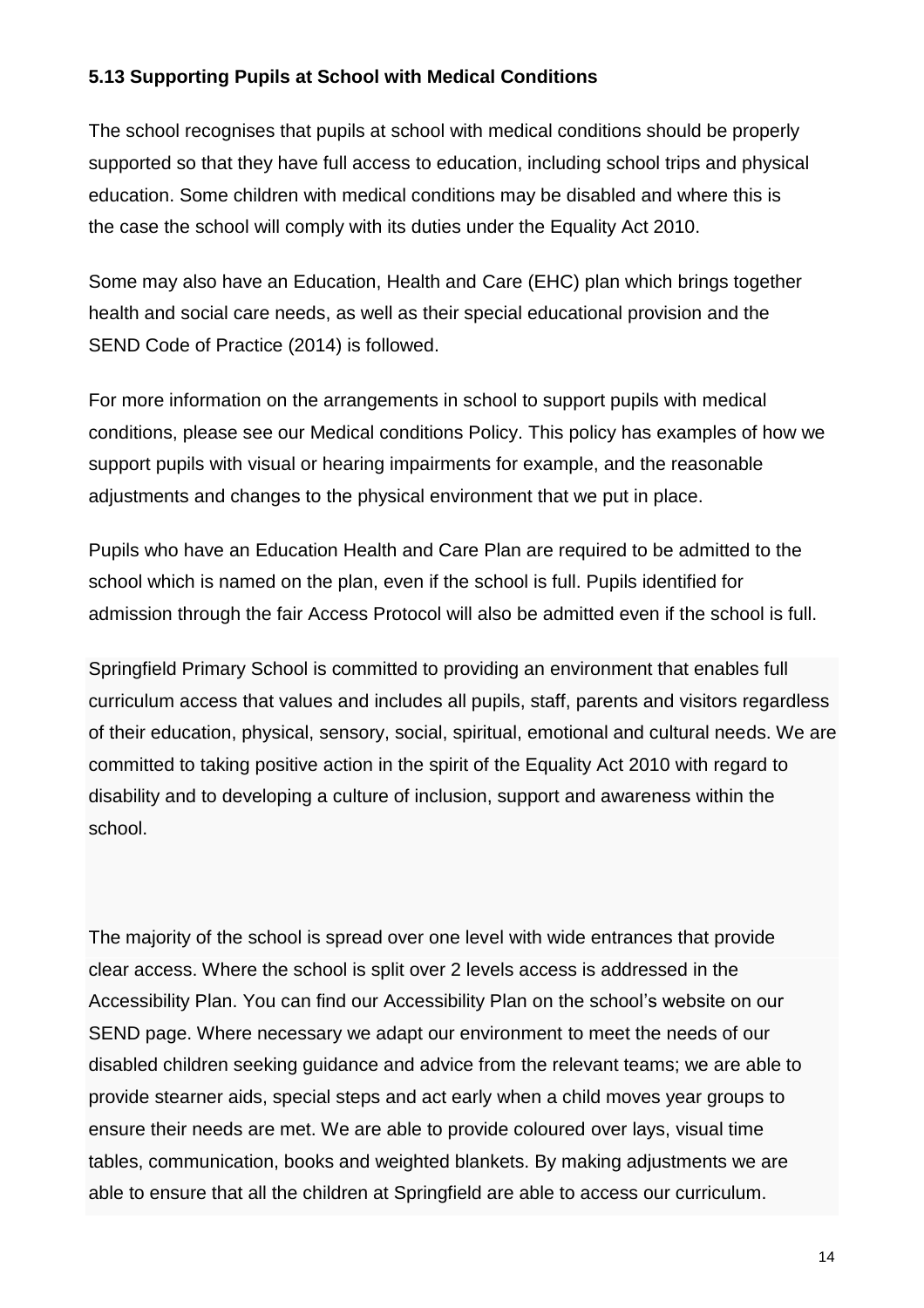## **5.13 Support for improving emotional and social development**

We provide support for pupils to improve their emotional and social development in the following ways:

Pupils with SEN are encouraged to be part of the school council.

Pupils with SEN are also encouraged to be part of all the clubs we offer, including; Science, TT rock stars, ICT, Reading, Drama, Creative, Modern Foreign Language and Springfield Singers clubs to promote teamwork/building friendships etc.

We provide a lunch time club for children who need support during this unstructured part of the day. Children have the opportunity to eat together in an environment that is smaller than the school dining room. They are able to play games and interact whilst having the additional support of an adult.

We have a zero tolerance approach to bullying and employ a restorative justice approach with regard to our behavior system (more information can be found in our Behaviour Policy).

When a child has been assessed as needing support within the classroom the SENDCo works with them and their parents, meeting as a group to discuss strategies that will help. Children's views are used within the strategies so they feel involved and in control of their learning.

The school has an open door policy where parents feel comfortable and confident that they can talk to the class teacher or a member of SLT if they have a concern. The school works with the parent to understand and address any concerns they may have.

Teachers and staff know the children they share time with well. They develop positive supportive relationships that enable children to feel safe and secure. These positive relationships ensure children are able to share concerns and worries with staff who can then act accordingly.

We use specialist staff for Trauma Therapy, which is offered on Fridays by The Gap Bedfordshire (Jess van de Hoech) providing therapy and trauma treatment<https://www.thegapbedfordshire.co.uk/> .We work with Spirit Forge, who develop '**Mind, Body and Spirit**' approach which draws upon techniques from Philosophy, Japanese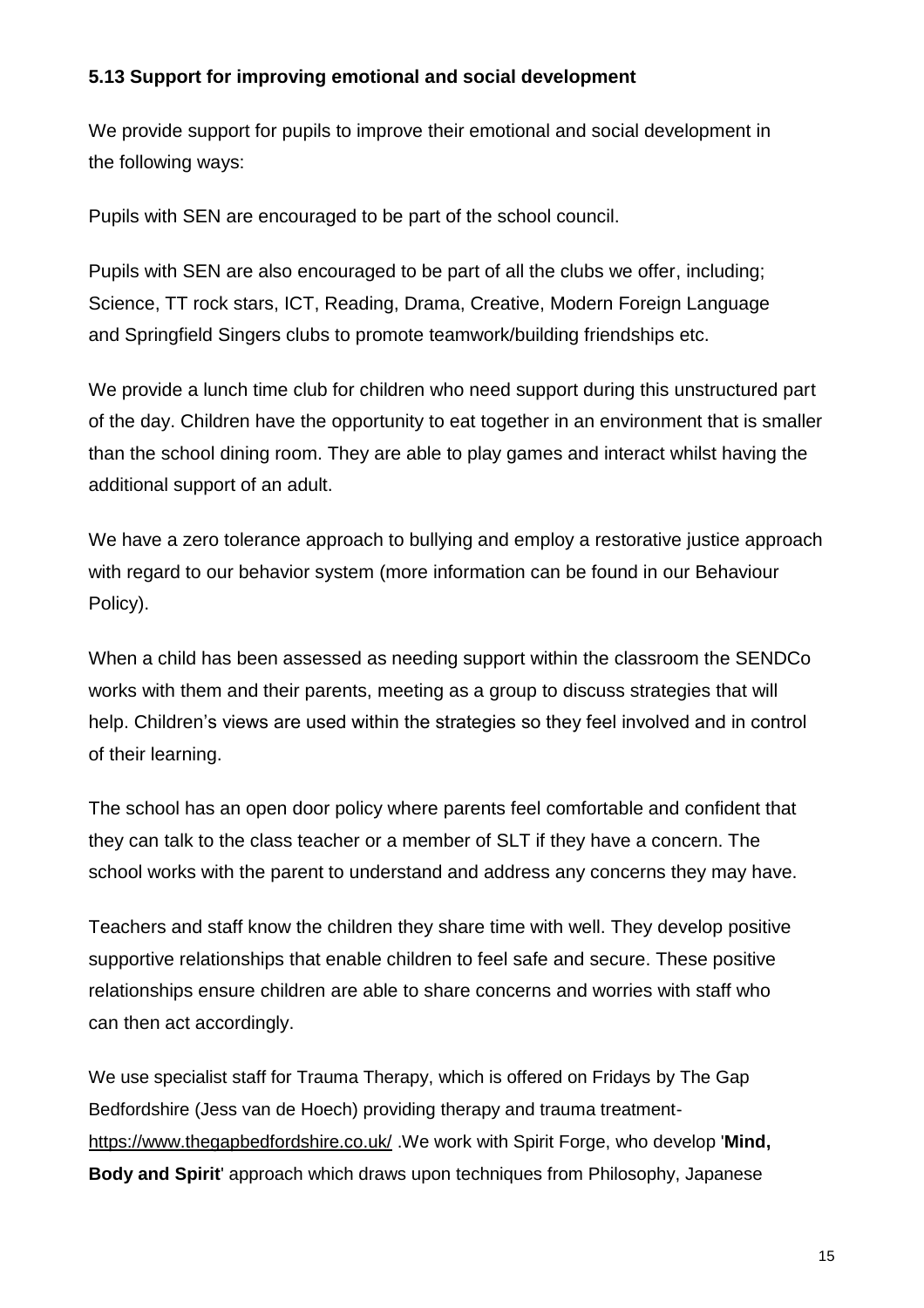Martial Arts, Hip Hop and Emotional Freedom Technique with selected children[-https://thespiritforge.com/about-1](https://thespiritforge.com/about-1)

## **5.15 Working with other agencies**

Springfield works closely with other agencies to ensure parents and families receive the help and support they need. Through discussions with parents and children referrals are made in line the graduated response and the; assess, plan, do, review cycle. Children are referred to paediatricians, the school nurse, occupational health therapists, SALT (Speech and Language therapy), the hearing impairment team depending on their need. Once a referral is made the SENDCo works with the agency to implement strategies that are advised or ensuring reasonable adjustments are actioned enabling children to secure outcomes and take part in the school curriculum.

Where additional advice is required regarding a child's need the SENDCo arranges educational psychologist drop in sessions where parents and class teaches also attend. These sessions anonymise the child whilst providing strategies. The SENDCo and class teacher work together to establish IEP targets linked to the suggested strategies and these are implemented within the classroom setting.

The school has a designated SALT; Zoe Morgan and educational psychologist; Claire Catchpole. Both agencies advice and training for staff and parents'. We are advised of the training available at the beginning of the academic year.

### **5.16 Complaints about SEN provision**

Complaints about SEN provision in our school should be made to the class teacher in the first instance. They will then be referred to the school's complaints policy.

The parents of pupils with disabilities have the right to make disability discrimination claims to the first-tier SEND tribunal if they believe that our school has discriminated against their children. They can make a claim about alleged discrimination regarding:

### **Exclusions**

Provision of education and associated services

Making reasonable adjustments, including the provision of auxiliary aids and services

### **5.17 Contact details of support services for parents of pupils with SEN**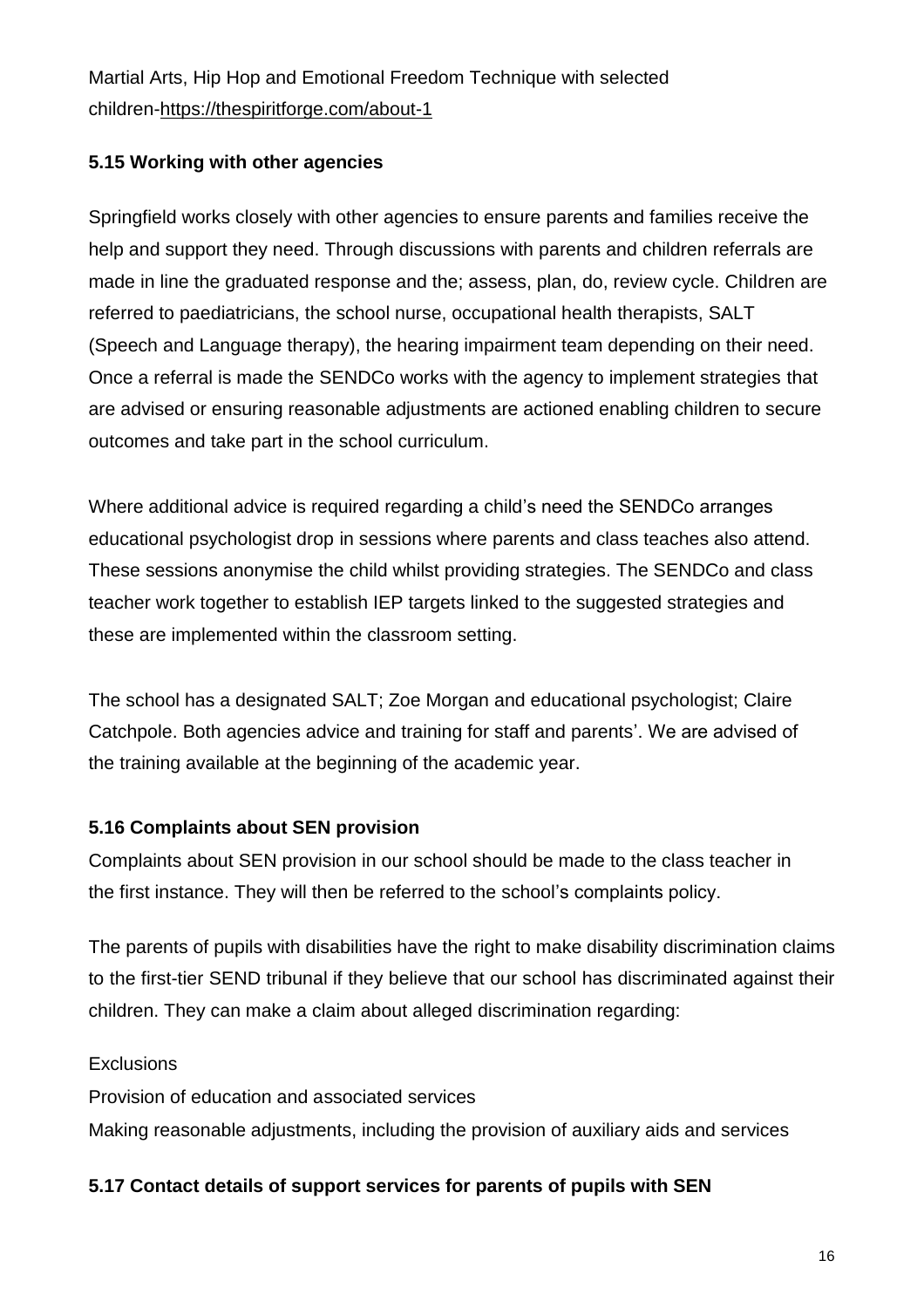There are number of services parents can contact for support. The SENDCo can also help parents to find the right services for them if they should need.

The Bedford Borough Local Offer;

<https://localoffer.bedford.gov.uk/kb5/bedford/directory/home.page>

The Parent Carer Forum; <https://www.bbpcf.org.uk/>

Autism Bedfordshire; <https://www.autismbedfordshire.net/>

Bedford SENDIASS; <https://localoffer.bedford.gov.uk/kb5/bedford/directory/home.page>

FACES; <https://www.facesbedford.org/>

## **5.18 Contact details for raising concerns**

In the first instance any concerns should be raised with the class teacher. It is the teacher's responsibility to raise those concerns with the SENDCo. Following this there are several points of contact within the school:

**Headteacher:** Claire Andrews, candrews@springfieldprimaryschool.org.uk **Deputy Head:** Stewart Cowie, scowie@springfieldprimaryschool.org.uk **SENDCo:** Brigitta Paterson, paterson@springfieldprimaryschool.org.uk

All of the above can be contacted on 01234 306000

# **5.19 The local authority local offer**

Local Authorities and schools are required to publish and keep under review information about services they expect to be available for the children and young people with Special Educational Needs (SEN) aged 0-25. This is the 'Local Offer'. The intention of the Local Offer is to improve choice and transparency for families. It is also an important resource for parents in understanding the range of services and provision in the local area.

In Bedford the Local offer is named the; **The Local offer** (which can be viewed at [www.localoffer.bedford.gov.uk/kb5/bedford/directory/home.page\)](http://www.localoffer.bedford.gov.uk/kb5/bedford/directory/home.page)